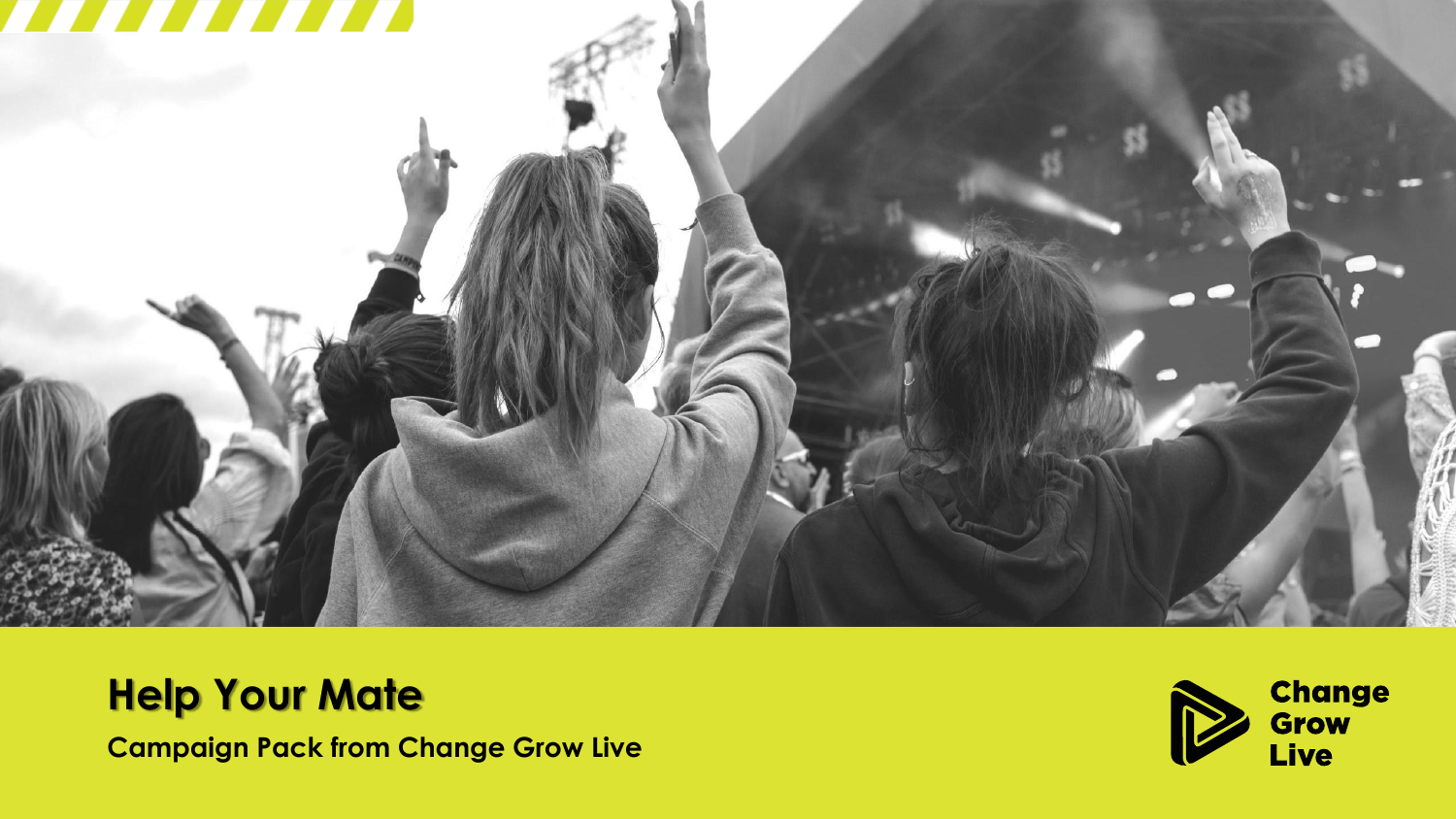

### **About the campaign**

After an extended period of lockdown due to Coronavirus, we've seen an increase in organised gatherings where young people are coming together to spend time with their friends. These have been well documented in the media, ranging from smaller street gatherings to large scale '*quarantine* raves'.

In the current climate, these environments are placing our young people at real risk. As well as the challenges with social distancing, these gatherings generally include drugs, alcohol, and other risktaking activity. Often, they are in remote or rural locations without any on-site welfare support or emergency services – with young people having to rely on friends to keep them safe. This trend is one that's likely to continue for several months yet as young people continue to seek ways to socialise around the restrictions imposed on them.

Having consulted with young people, Change Grow Live recently launched a campaign called '**Help Your Mate'** to promote harm reduction messages so young people can stay as safe as possible and look out for each other.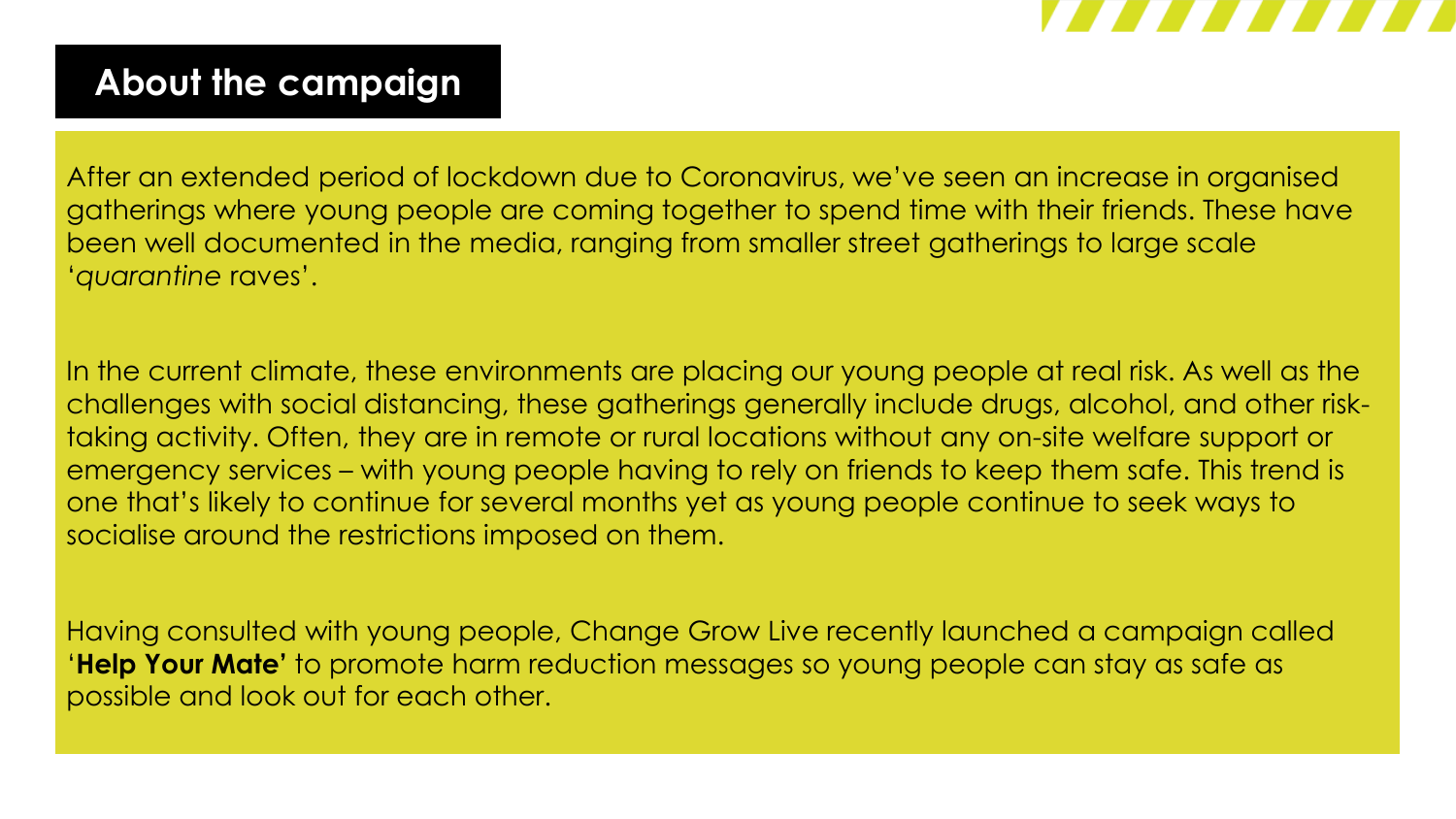# 7777777

## **What's going to happen?**

Over the summer of 2020, Change Grow Live will be:

- Releasing a series of weekly harm reduction resources for young people aged 16-25 via social media outlets.
- These will include information, advice and guidance on targeted themes such as Nitrous Oxide, MDMA, Cocaine, safety planning and promoting health and wellbeing.
- There will also be information on how young people can get further support as well as dedicated information for parents and professionals.

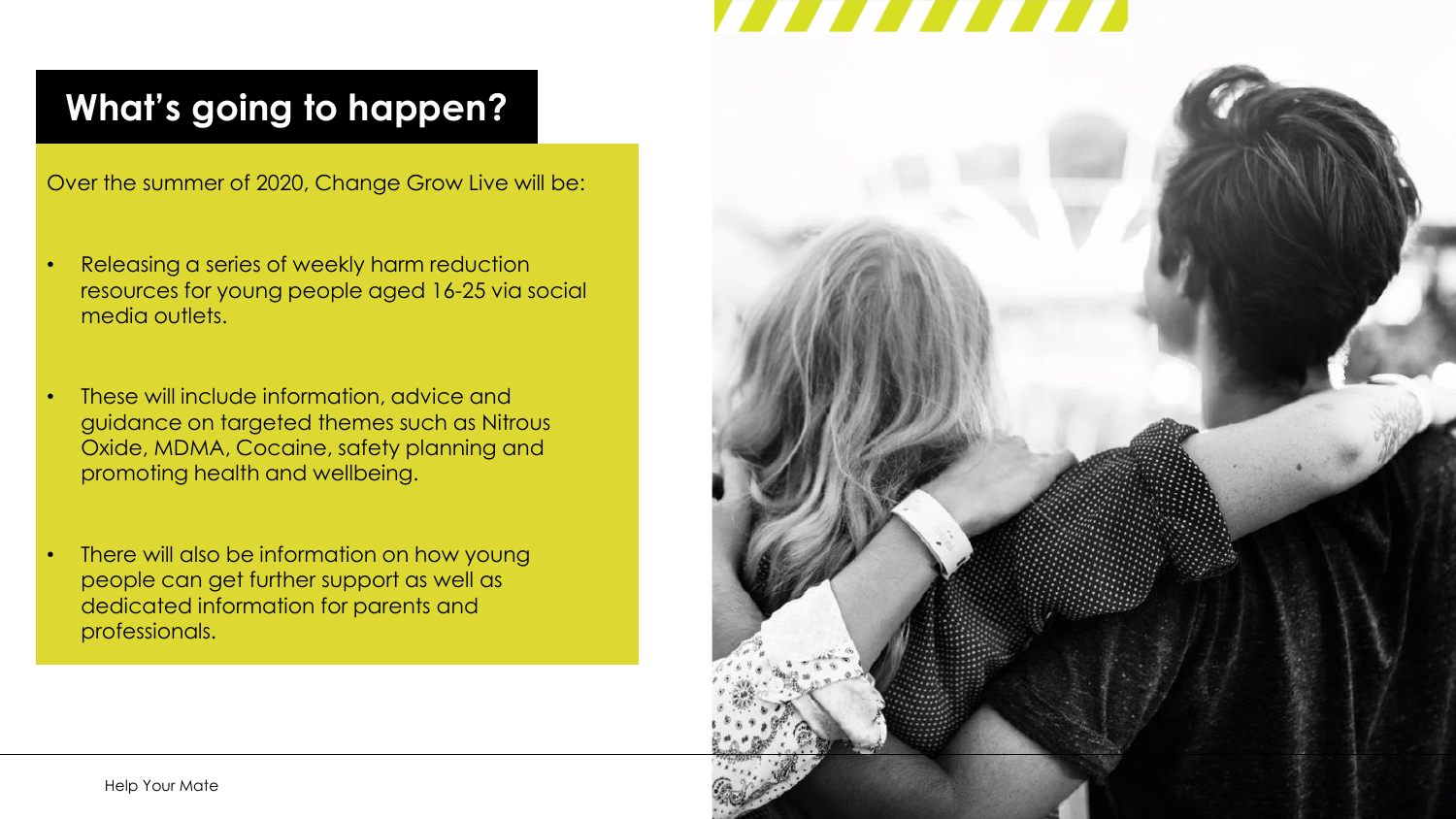# **How can you get involved?**

Our main objective is to get these key safety messages out to as many young people as possible. Therefore, we're asking colleagues to promote the campaign far and wide, across professional networks and social media channels.

Here are some things you can do:

- Share our content with others! We've been utilising our resource and expertise to make important information available for young people. Share our [landing page,](https://www.changegrowlive.org/help-your-mate) which includes information on this weeks theme (Nitrous Oxide).
- We'll be publishing more content weekly over the summer. Like/Follow Change Grow Live and Help Your Mate on social media. When you see us release new pages, share them with others. We'll also be publishing specific information for professionals and families, so watch this space!
- Signpost young people to our TikTok [channel](https://www.tiktok.com/@helpyourmate), we reached over 700 people with our latest content and want to reach more going forward.
- Connect us to providers/partners who are as passionate as we are about helping young people. Together, we can make more difference!

**Change Grow** 

Most importantly, let's keep in touch. Just email [Ruth.Squire@cgl.org.uk](mailto:Ruth.Squire@cgl.org.uk)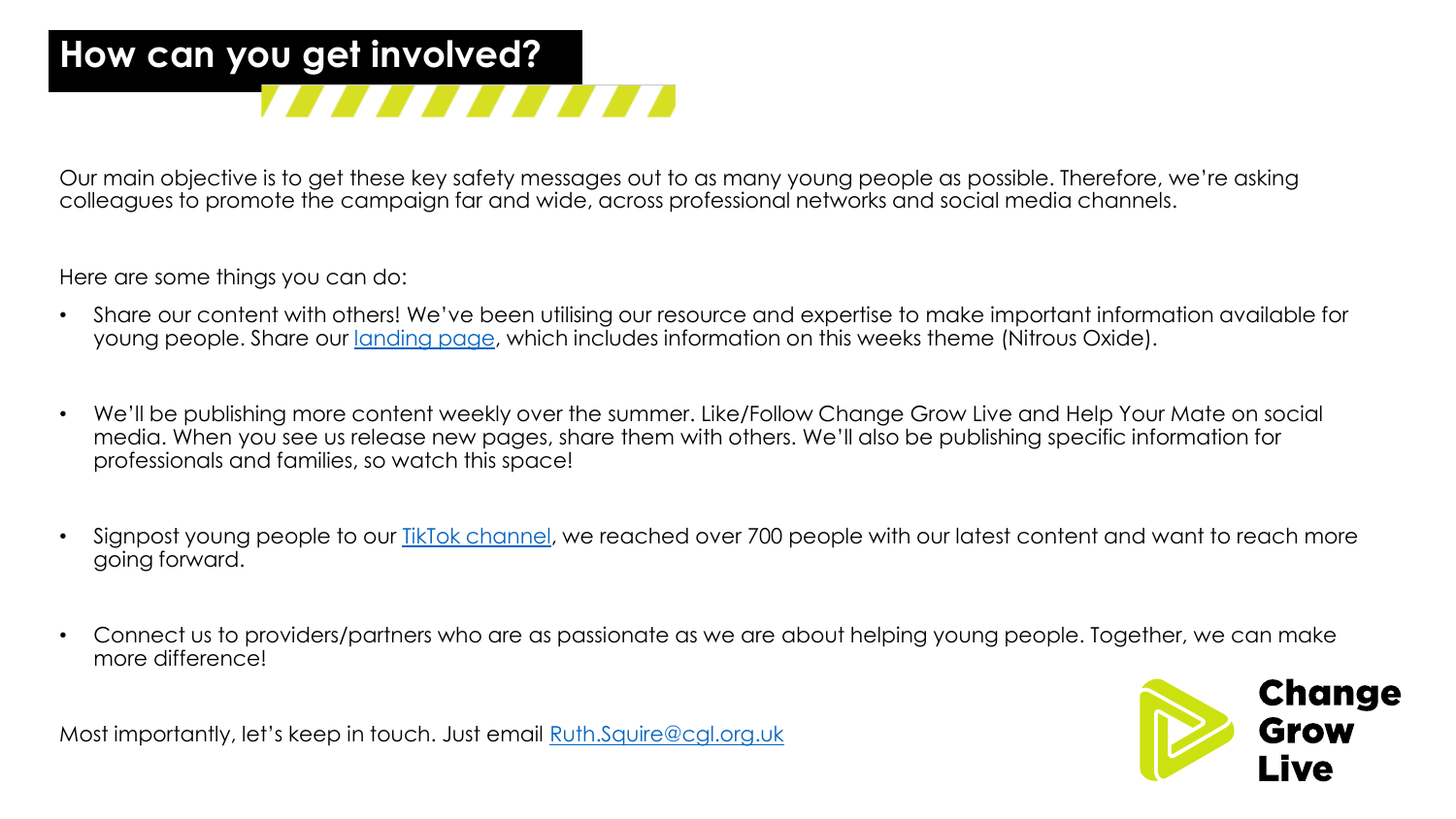### **OUR VISION**

To develop, deliver and share a whole person approach that changes society.

#### **OUR MISSION**

To help people change the direction of their lives, grow as individuals, and live life to its full potential.

### **OUR VALUES**

Be open. Be compassionate. Be bold.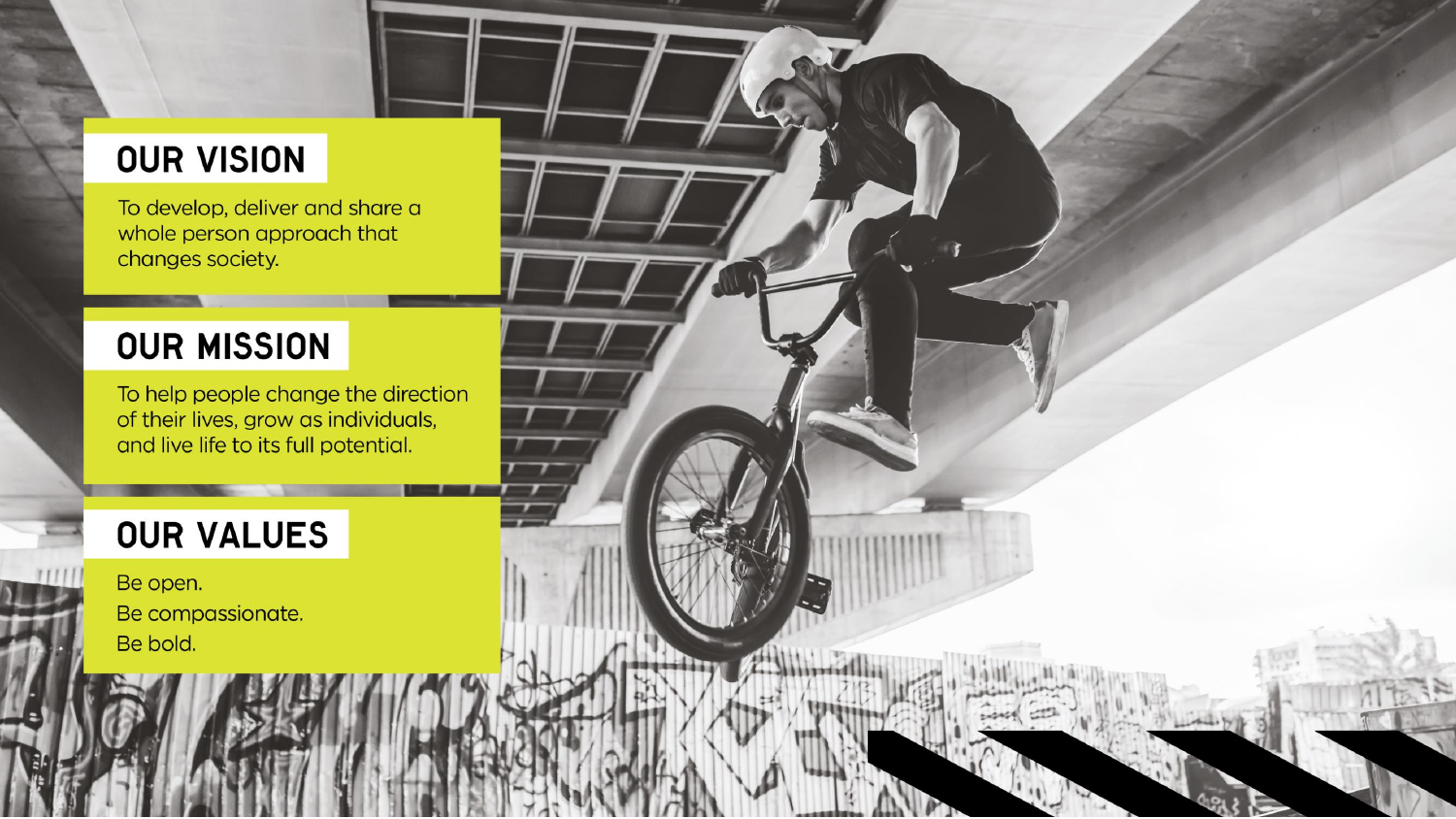